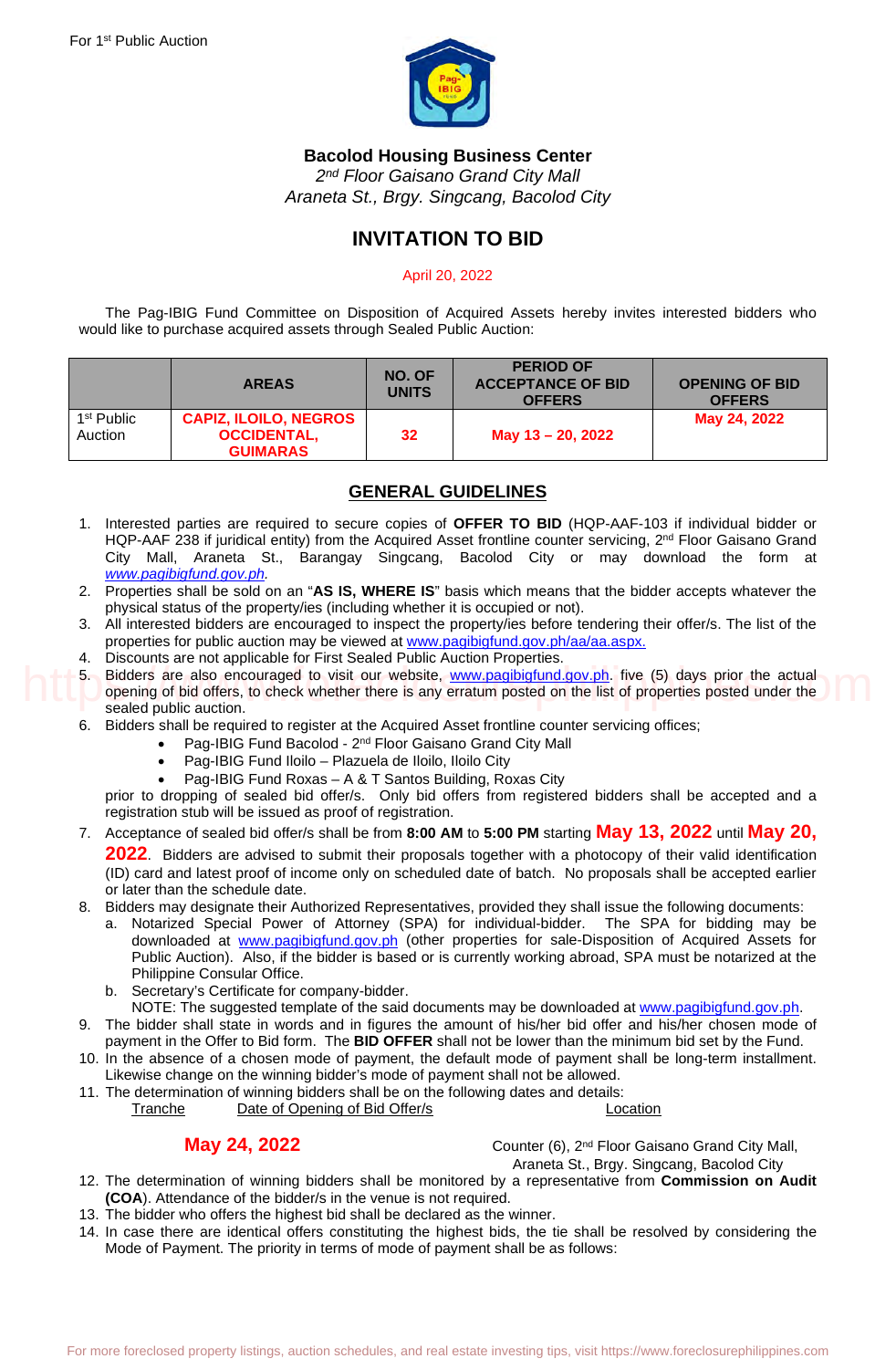- a. Cash;
- b. Short-Term Installment;
- c. Long-Term Installment
- 15. If there is still a tie after considering the mode of payment, it shall be resolved immediately through toss coin. However, in case there are more than two (2) highest bidders, the tie shall be resolved through draw lots.
- 16. The result of the sealed public auction shall be released and posted in the Pag-IBIG Fund official website at [www.pagibigfund.gov.ph.](http://www.pagibigfund.gov.ph/) Bidders are encouraged to check the result on the said website.
- 17. Any notification sent by the Pag-IBIG Fund through email or SMS shall be sufficient compliance to the notification requirements and presumed to be deemed received by the buyer. In this regard, the Bidder shall ensure that the contact number and email address indicated in the Offer to Bid are active. The bidder shall inform Pag-IBIG Fund immediately on any changes on his/her contact number.
- 18. The winning bidder shall be required to pay his/her BID BOND equivalent to five percent (5%) of the BID OFFER and shall be paid within 3 working days after the publication of the winning bidders. It shall be in Philippine currency and may be in the form of cash or manager's check payable to Pag-IBIG Fund. It shall likewise serve as down payment of the winning bidder.
- 19. For bidders whose bid bond is in the form of MANAGER'S CHECK, they are advised to adhere to the current Bangko Sentral ng Pilipinas' (BSP) memorandum relative to the proper handling of checks: Do not staple, crumple, fold, bind or pin checks
- 20. Payment of the remaining ninety-five percent (95%) bid offer balance may either be thru any of the following modes:
	- a. **Cash Payment** the balance on the net selling price shall be paid not later than thirty (30) calendar days from date of signing of Deed of Conditional Sale (DCS).
	- b. **Short-Term Installment** the balance on the net selling price shall be paid in equal monthly installment and provided the chosen payment term shall not exceed twelve (12) months subject to an interest based on the Full Risk-Based Pricing Framework for three-year fixing period.
	- c. **Long-Term Installment**  payment shall be in the form of monthly amortization based on the approved term, which may be up to a maximum of thirty (30) years with the following considerations:
		- c.1. Approval and term shall be subject to eligibility requirements stipulated under the Circular 428 Omnibus Guidelines on Sale of Pag-IBIG Fund Real and Other Properties Acquired;
		- c.2. The amount shall be the bidder's bid offer, net of 5% down payment;
		- c.3. The bidder shall be required to file his/her Long-Term Installment application and pay the processing fee within thirty (30) calendar days upon receipt of Notice of Award:
			- Processing fee of Two Thousand Pesos (P2,000.00);
			- $\pm$  Equity, if applicable;
		- c.4. In case the Bid Offer, net of the five percent (5%) bid bond and additional discount, is still higher than the approved amount for Long Term Installment, the amount in excess shall be treated as equity. It shall be paid by the buyer within thirty (30) calendar days from receipt of Notice of Conditional Approval of Sale (NCAS).
		- c.5. Original Borrowers who wish to participate on the Sealed Public Auction sale shall not be allowed to avail long term installment as mode of payment. They may only submit offer thru cash or short-term installment basis.
		- c.6. In case the application has been disapproved due to buyer's fault, the 5% bidder's bond shall be forfeited in favor of the Fund.
- 21. If the winning bidder fails or refuses to push through with the purchase of the property or fails to pay in full the remaining balance within 30 calendar days from receipt of the Notice of Award (NOA), he shall lose his right as winning bidder and the 5% bidder's bond shall be forfeited in favor of the Fund.
- 22. The Fund shall declare the next highest bidder as the winning bidder in case the sale to the original winning bidder is cancelled. He shall be required to pay a down payment of 5% of the offer price within 15 calendar days from notification and the remaining ninety-five percent (95%) of his/her bid offer within the approved payment period. In the event there are two (2) or more complying bidders, the same rule on resolving ties shall be applied.
- 23. Interested parties may visit our office at *2nd Floor Gaisano Grand City Mall, Araneta St., Brgy. Singcang, Bacolod City* or contact **Ma. Imelda B. Tadifa, Joebert Mari P. Pacheco, Melstar P. Lopez, Liza Mae Jaranilla, Cris Gabiota and Marc S. Jalapa** at tel. no. **(034) 707-1535** and cell phone nos. **0961- 1444254/0927-1446454.** You may **bacolodlmrd.lrru@pagibigfund.gov.ph**. **For Foreclose Control of the five person (5%)** bid bord and additional discount, is still higher<br>
real that but pusit to this big more form interesting the amount in excess state the shall be considered by the more forec

**PAG-IBIG FUND RESERVES THE RIGHT TO REJECT ANY OR ALL BIDS, TO WAIVE ANY FORMALITY THEREIN OR ACCEPT SUCH BIDS AS MAY BE CONSIDERED MOST ADVANTAGEOUS TO THE FUND. THE DECISION OF THE FUND IS FINAL AND BINDING.** 

# **ENGR. NOLI D. ARMADA**

Officer – in - Charge Vice President – Home Lending Operations VisMin Chairman-Committee on Disposition of Acquired Asset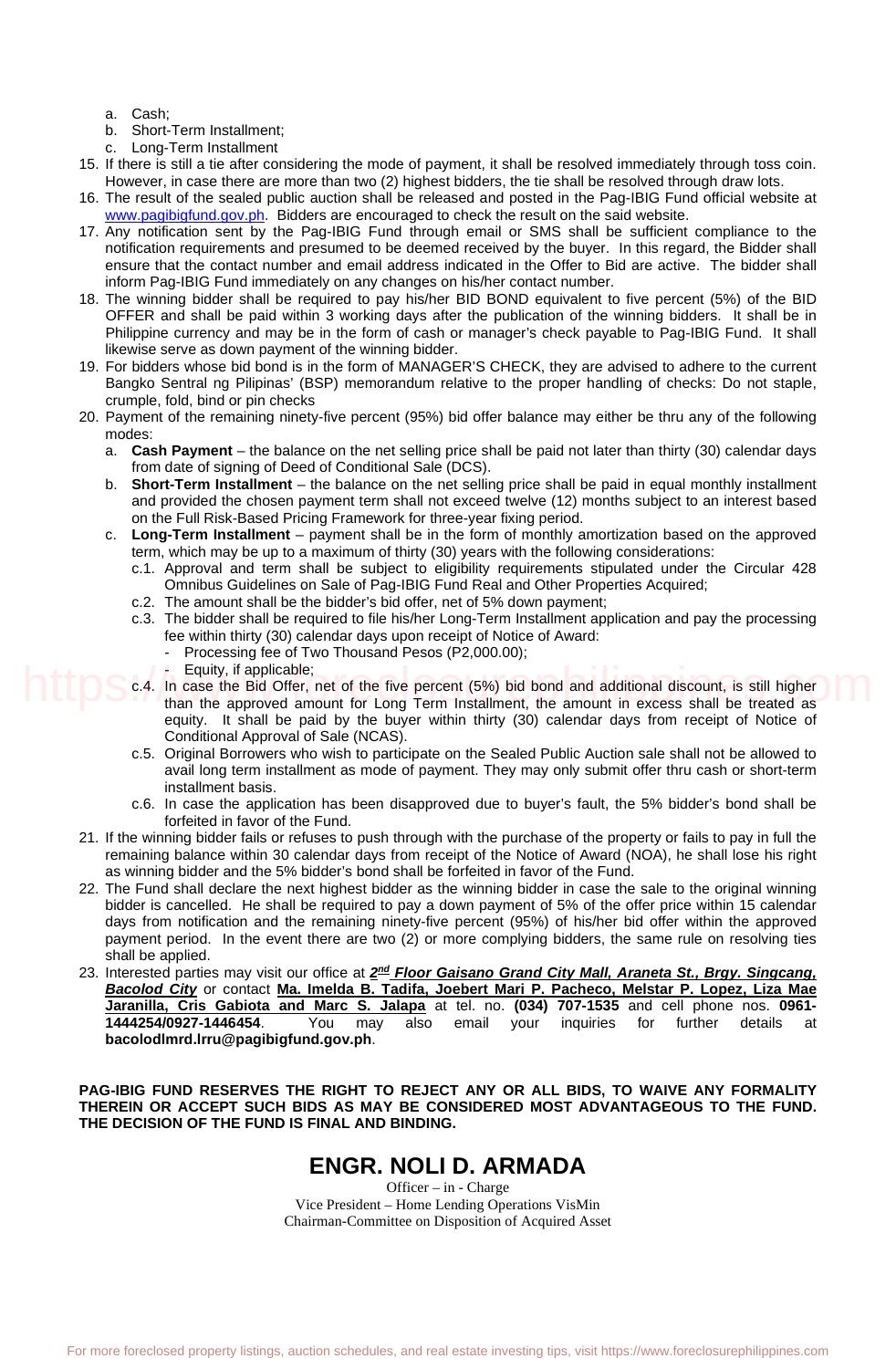| <b>ITEM</b><br>NO. | PROPERTY NO.             | <b>LOCATION</b>                                                                                                                      | <b>TYPE</b>            | <b>TCT</b>                 | LOT<br><b>AREA</b> | <b>FLOOR</b><br><b>AREA</b> | <b>MINIMUM BID</b><br><b>AMOUNT</b> | <b>STATUS OF TCT</b>                                      | <b>REMARKS</b>                    |
|--------------------|--------------------------|--------------------------------------------------------------------------------------------------------------------------------------|------------------------|----------------------------|--------------------|-----------------------------|-------------------------------------|-----------------------------------------------------------|-----------------------------------|
|                    |                          | <b>NEGROS OCCIDENTAL - BACOLOD CITY &amp; BAGO CITY</b>                                                                              |                        |                            |                    |                             |                                     |                                                           |                                   |
|                    | 859202001270001          | Lot 8 Blk. 4 CAMELOT VILLAGE I ESTEFANIA BACOLOD CITY NEGROS OCCIDENTAL REGION 6<br>(WESTERN VISAYAS) 6100                           | <b>Single Attached</b> | 092-<br>2021001716         | 97                 | 30                          | P 657,800.00                        | <b>CONSOLIDATED</b><br><b>HDMF</b>                        | Occupied                          |
| $\overline{2}$     | 859202010240022          | Lot 8 Blk. 20 GRANDVILLE II MANSILINGAN BACOLOD CITY NEGROS OCCIDENTAL REGION 6<br>(WESTERN VISAYAS) 6100                            | <b>Single Attached</b> | 092-<br>2011004482         | 90                 | 38.4                        | P 734,500.00                        | <b>CONSOLIDATED</b><br><b>HDMF</b>                        | Occupied                          |
| 3                  | 859202111250003          | Lot 13 Blk. 37 GLENDALE HOMES SUBDIVISION GRANADA BACOLOD CITY NEGROS OCCIDENTAL<br><b>REGION 6 (WESTERN VISAYAS) 6100</b>           | <b>Row House</b>       | 308076                     | 50                 | 40                          | P 783,500.00                        | <b>FOR CONSOLIDATION</b><br>(ABATEMENT)                   | Occupied                          |
| 4                  | 859202002140001          | Lot 13 Blk. 19 Phase DC2 REGENT PEARL HOMES SUBD DC2 ALIJIS BACOLOD CITY NEGROS<br><b>OCCIDENTAL REGION 6 (WESTERN VISAYAS) 6100</b> | <b>Double Attached</b> | 092-<br>2021005745         | 60                 | 73                          | P 983,000.00                        | <b>CONSOLIDATED</b><br><b>HDMF</b>                        | Occupied                          |
| 5                  | 859202204130002          | Lot 01 Blk. 16 VILLA CRISTETA SUBDIVISION MA-AO BARRIO BAGO CITY NEGROS OCCIDENTAL<br>REGION 6 (WESTERN VISAYAS) 6101                | Lot Only               | T-093-<br>2014000128       | 90                 | $\Omega$                    | P 179,100.00                        | <b>CONSOLIDATED</b><br><b>HDMF</b>                        | Unoccupied-<br>Lot                |
|                    | <b>GUIMARAS - JORDAN</b> |                                                                                                                                      |                        |                            |                    |                             |                                     |                                                           |                                   |
|                    | 805819070300113          | Lot 7 Blk. 4 CAPITOL VIEW SUBDIVISION SAN MIGUEL JORDAN (CAPITAL) GUIMARAS REGION 6<br>(WESTERN VISAYAS) 5045                        | Lot Only               | -090<br>2021009557         | 240                | 0                           | P 864,000.00                        | <b>CONSOLIDATED</b><br><b>HDMF</b>                        | Unoccupied-<br>Lot                |
|                    |                          | ILOILO - PAVIA, LEGANES & NEW LUCENA                                                                                                 |                        |                            |                    |                             |                                     |                                                           |                                   |
|                    | 858201910220004          | Lot 6 Blk, 1 EON CENTENNIAL HOMES JIBAO-AN PAVIA ILOILO REGION 6 (WESTERN VISAYAS) 5001                                              | Lot Only               | 090-<br>2021002897         | 111                | $\Omega$                    | P 666,000.00                        | <b>CONSOLIDATED</b><br><b>HDMF</b>                        | Unoccupied-<br>Lot                |
| 8                  | 858202102240002          | Lot 14 Blk. 1 Phase 1 DECA HOMES PAVIA RESORT RESIDENCES 2 JIBAO-AN PAVIA ILOILO REGION 6<br>(WESTERN VISAYAS) 5001                  | <b>Single Attached</b> | 090-<br>2018000854         | 80                 | 35.1                        | P 1,372,000.00                      | <b>FOR CONSOLIDATION</b><br>(ABATEMENT)                   | Occupied                          |
| 9                  | 858201809250001          | Lot 13 Blk. 20 Phase 1 DECA HOMES PAVIA PANDAC PAVIA ILOILO REGION 6 (WESTERN VISAYAS) 5001                                          | <b>Town House</b>      | $090 -$<br>2021003394      | 50                 | 55                          | P 970,128.21                        | <b>CONSOLIDATED</b><br><b>HDMF</b>                        | <b>Unoccupied</b>                 |
| 10                 | 858201910170003          | Lot 3 Blk. 18 Phase 1 DECA HOMES PAVIA PANDAC PAVIA ILOILO REGION 6 (WESTERN VISAYAS) 5001                                           | <b>Town House</b>      | 090-<br>2020004118         | 48                 | 55                          | P 1,184,600.00                      | <b>CONSOLIDATED</b><br><b>HDMF</b>                        | <b>Occupied</b>                   |
| 11                 | 858202002060005          | Lot 10 Blk. 14 PROVIDENCE - ILOILO BALABAG PAVIA ILOILO REGION 6 (WESTERN VISAYAS) 5001                                              | <b>Single Detached</b> | 090-<br>2021008721         | 95                 | $\mathbf{0}$                | P 752,875.00                        | <b>CONSOLIDATED</b><br><b>HDMF</b>                        | <b>Unoccupied</b>                 |
| 12                 | 858202002060004          | Lot 11 Blk. 14 PROVIDENCE - ILOILO BALABAG PAVIA ILOILO REGION 6 (WESTERN VISAYAS) 5001                                              | <b>Single Detached</b> | 090-<br>2021008722         | 87                 | 36                          | P 1,128,600.00                      | <b>CONSOLIDATED</b><br><b>HDMF</b>                        | <b>Unoccupied</b>                 |
| 13                 | 858201909300007          | Lot 40 Blk. 5 MANUELA GREEN VILLAGE SUBDIVISION POBLACION LEGANES ILOILO REGION 6<br>(WESTERN VISAYAS) 5003                          | <b>Single Detached</b> | 090-<br>2021005007         | 193                | 86.5                        | P 939,800.00                        | <b>CONSOLIDATED</b><br><b>HDMF</b>                        | <b>Unoccupied</b>                 |
| -14                | 858202003100001          | Lot 8230-C BILIDAN NEW LUCENA ILOILO REGION 6 (WESTERN VISAYAS) 5005                                                                 | Lot Only               | 090-<br>2019010208         | 1081               | $\Omega$                    | P 864,800.00                        | <b>CONSOLIDATED</b><br><b>HDMF</b>                        | Unoccupied-<br>Lot                |
| 15                 | 858202006250008          | Lot 8230-B BILIDAN NEW LUCENA ILOILO REGION 6 (WESTERN VISAYAS) 5005                                                                 | Lot Only               | 090-<br>2021009139<br>090- | 1081               | $\Omega$                    | P 864,800.00                        | <b>CONSOLIDATED</b><br><b>HDMF</b><br><b>CONSOLIDATED</b> | Unoccupied-<br>Lot<br>Unoccupied- |
| 16                 | 858202006250012          | Lot 6950-A CABILAUAN NEW LUCENA ILOILO REGION 6 (WESTERN VISAYAS) 5005                                                               | Lot Only               | 2021009119<br>090-         | 1000               | $\Omega$                    | P 800,000.00                        | <b>HDMF</b><br><b>CONSOLIDATED</b>                        | Lot<br>Unoccupied-                |
| -17                | 858202006250013          | Lot 6950-B CABILAUAN NEW LUCENA ILOILO REGION 6 (WESTERN VISAYAS) 5005                                                               | Lot Only               | 2021009153                 | 1000               | $\Omega$                    | P 800,000.00                        | <b>HDMF</b>                                               | Lot                               |
|                    |                          | <b>CAPIZ - ROXAS CITY, IVISAN &amp; PONTEVEDRA</b>                                                                                   |                        |                            |                    |                             |                                     |                                                           |                                   |
| 18                 | 858202002060002          | Lot 16 Blk. 25 COSTA VERDE SUBD. CAGAY ROXAS CITY CAPIZ REGION 6 (WESTERN VISAYAS) 5800                                              | <b>Single Attached</b> | 097-<br>2021000936<br>097- | 120                | 51.9                        | P 2,014,900.00                      | <b>CONSOLIDATED</b><br><b>HDMF</b><br><b>CONSOLIDATED</b> | Occupied<br>Unoccupied-           |
| 19                 | 858202007160003          | Lot 4 Blk. 10 BAYBAY ROXAS CITY CAPIZ REGION 6 (WESTERN VISAYAS) 5800                                                                | Lot Only               | 2021001180<br>097-         | 396                | $\Omega$                    | P 1,350,360.00                      | <b>HDMF</b><br><b>CONSOLIDATED</b>                        | Lot<br>Unoccupied-                |
| 20                 | 858202002070006          | Lot 3925-A-6-J BALIJUAGAN ROXAS CITY CAPIZ REGION 6 (WESTERN VISAYAS) 5800                                                           | Lot Only               | 2021000883                 | 1000               |                             | P 1,600,000.00                      | <b>HDMF</b>                                               | Lot                               |
| 21                 | 858202012180001          | Lot 933-I-2 BANICA ROXAS CITY CAPIZ REGION 6 (WESTERN VISAYAS) 5800                                                                  | Lot Only               | 097-<br>2021001179         | 250                | 0                           | P 625,000.00                        | <b>CONSOLIDATED</b><br><b>HDMF</b>                        | Unoccupied-<br>Lot                |
| 22                 | 805819083000014          | Lot 1-B-3 OLANO SUBDIVISION BANICA ROXAS CITY CAPIZ REGION 6 (WESTERN VISAYAS) 5800                                                  | Lot Only               | 097-<br>2021001574<br>097- | 145                | 0                           | P 362,500.00                        | <b>CONSOLIDATED</b><br><b>HDMF</b><br><b>CONSOLIDATED</b> | Unoccupied-<br>Lot                |
| 23                 | 858201810310004          | Lot 2478-B-3-B NON SUBDIVISION BOLO ROXAS CITY CAPIZ REGION 6 (WESTERN VISAYAS) 5800                                                 | Lot Only               | 2021000935                 | 352                | 0                           | P 739,200.00                        | <b>HDMF</b>                                               | Unoccupied-<br>Lot                |
| 24                 | 858202006250005          | Lot 2478-B-3-B BOLO ROXAS CITY CAPIZ REGION 6 (WESTERN VISAYAS) 5800                                                                 | Lot Only               | 097-<br>2021001181         | 353                | 0                           | P 741,300.00                        | <b>CONSOLIDATED</b><br><b>HDMF</b>                        | Unoccupied-<br>Lot                |